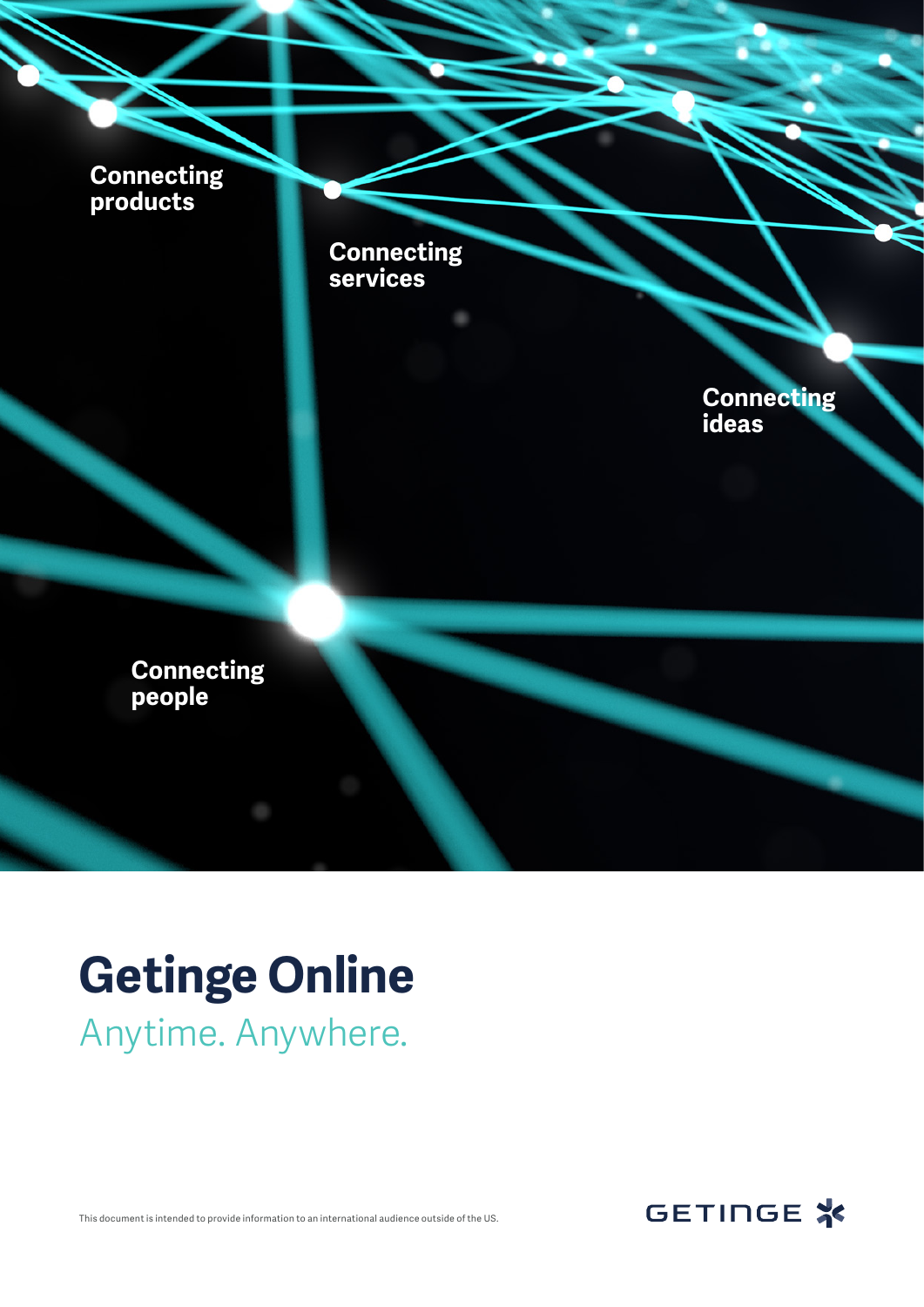# **Improve uptime in the ICU and OR**

Getinge Online connects people, products, services and ideas. It gives digital access to equipment data, enabling you, your team and hospital to **gain insights** and **maximize uptime**. All to **improve efficiency** in the intensive care unit and operating room. Be proactive, save valuable time and focus on the tasks that matters most – connect your Servo-u/n/air ventilators and Flow Family anesthesia machines to Getinge Online.

### **Equipment data when you need it**

By connecting your Getinge devices, you allow your department to make use of intelligence and knowledge within equipment. A digital service developed in close collaboration with our customers, biomeds and clinicians, to help you transfer and access the data whenever you want. Wherever you are.

When logging in to your personal web portal, Getinge Online helps you find and solve service issues from a distance. It also gives you the possibility to reach data on how your units are used, i.e. monitoring the anesthetic agent usage to help you reduce the environmental footprint. Everything presented on a role-based dashboard.

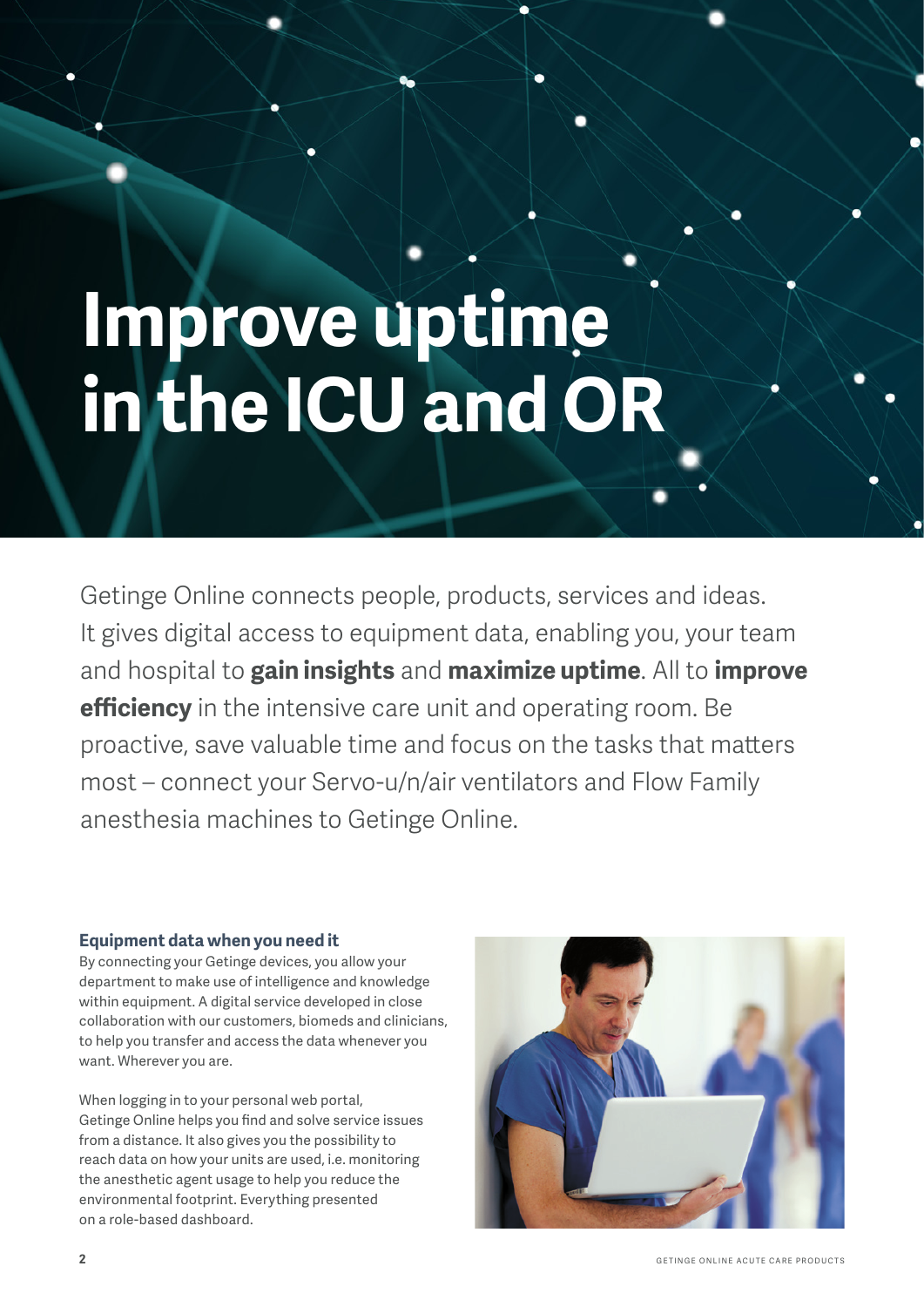»Getinge Online is rooted in the insight that connectivity will make a difference in health care. The idea is to analyze all available data and gain insights that will make life easier for our customers. Together as one, we're changing healthcare.»

Annica Jämtén Ericsson, Director Service and Connectivity Strategy at Getinge.

#### **Stay one step ahead and maximize uptime**

Getinge Online offers instant access to device data, which makes it faster and easier for service teams to troubleshoot issues and work out a solution. It includes individualized perspectives on service needs and remote support from experts, all over the world.

The service improves asset management by providing an easy overview of installed base status and service history. It also gives an indication when preventive maintenance is due. Information that will ease the life for a biomed and ensure equipment uptime.

#### **From better insight comes improved efficiency**

Our online service is a great example of the benefits that connectivity brings to healthcare. By transforming small information to big data, Getinge Online makes it easier for clinicians and their team to adhere to protocol and be more efficient and proactive. For example by viewing and analyzing data like fresh gas flow and ventilation modes. All in the interests of a hospital.

It gives the clinician the opportunity to define best practice and use data as a training tool, for instance; you can view a longer timeline to identify trends, compare year-to-year data and much more. Anytime. Anywhere.



#### **How does Getinge Online work?**

Service and equipment data from connected devices is securely transferred to a server. You login to the Getinge Online customer portal to view and analyze data from a role-based dashboard.